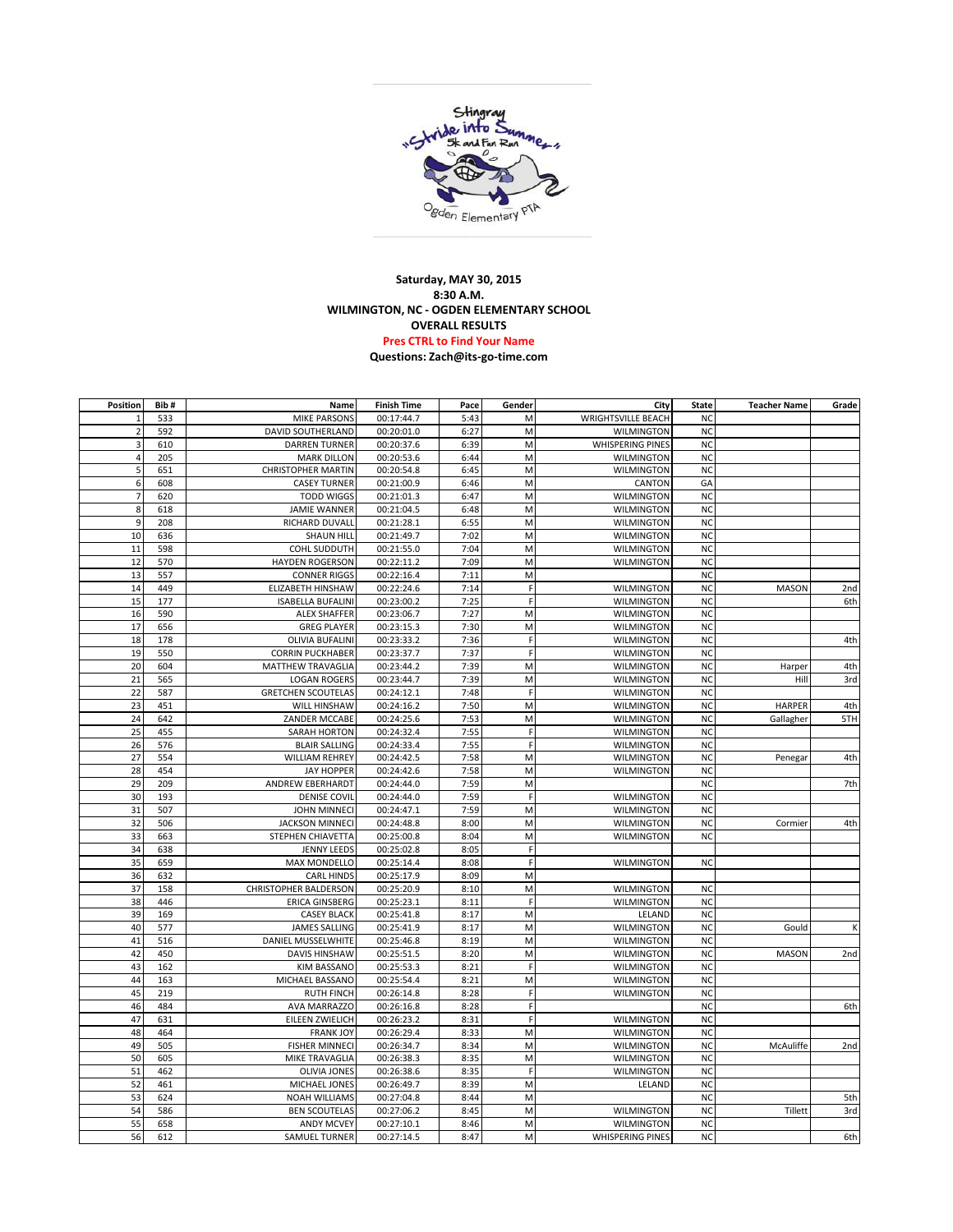| 57  | 633 | <b>JULIA HINDS</b>         | 00:27:26.6               | 8:51  | F            |                         |           |                |              |
|-----|-----|----------------------------|--------------------------|-------|--------------|-------------------------|-----------|----------------|--------------|
| 58  | 168 | <b>DUSTIN BIENIAS</b>      | 00:27:36.4               | 8:54  | M            | <b>WILMINGTON</b>       | <b>NC</b> |                | <b>STAFF</b> |
| 59  | 668 | <b>FISHER BATTS</b>        | 00:27:44.5               | 8:57  | F            | WILMINGTON              | <b>NC</b> |                |              |
|     |     |                            |                          |       |              |                         |           |                |              |
| 60  | 637 | <b>TURNER CAGLARCAN</b>    | 00:27:50.4               | 8:59  | М            | <b>WILMINGTON</b>       | <b>NC</b> |                | 3RD          |
| 61  | 611 | <b>ELIE TURNER</b>         | 00:27:55.0               | 9:00  | F            | <b>WHISPERING PINES</b> | <b>NC</b> |                | 8th          |
| 62  | 666 | <b>CHELSEA THORNHILL</b>   | 00:27:58.3               | 9:01  | F            | <b>WILMINGTON</b>       | <b>NC</b> |                |              |
| 63  | 534 | <b>BRAXTEN PATE</b>        | 00:28:02.7               | 9:03  | $\mathsf{F}$ |                         | <b>NC</b> |                | 9th          |
| 64  | 563 | <b>JASON ROGERS</b>        | 00:28:04.9               | 9:03  | M            | <b>WILMINGTON</b>       | <b>NC</b> |                |              |
| 65  | 562 | <b>COOPER ROGERS</b>       | 00:28:05.0               | 9:04  | M            |                         | <b>NC</b> |                | 3rd          |
| 66  | 559 | <b>LUKE RIGGS</b>          | 00:28:05.6               | 9:04  | M            |                         | <b>NC</b> |                |              |
|     |     |                            |                          |       |              |                         |           |                |              |
| 67  | 445 | NICHOLAS GIANNATTASIO      | 00:28:05.9               | 9:04  | M            |                         | <b>NC</b> |                | 4th          |
| 68  | 440 | <b>SCOTT FLYNN</b>         | 00:28:06.9               | 9:04  | M            | <b>WILMINGTON</b>       | <b>NC</b> |                | 3rd          |
| 69  | 545 | <b>SAM PEPPER</b>          | 00:28:09.1               | 9:05  | M            | <b>WILMINGTON</b>       | <b>NC</b> | Gambill        | 3rd          |
| 70  | 581 | <b>BRADY SCHUMACHER</b>    | 00:28:10.3               | 9:05  | M            | <b>WILMINGTON</b>       | <b>NC</b> | Uckert         | 3rd          |
| 71  | 579 | <b>TYLER SAMUELS</b>       | 00:28:13.1               | 9:06  | M            |                         | <b>NC</b> |                | 1st          |
| 72  | 582 | LIAM SCHUMACHER            | 00:28:13.2               | 9:06  | M            | <b>WILMINGTON</b>       | <b>NC</b> | McKinney       | 1st          |
| 73  | 578 | <b>TIM SAMUELS</b>         | 00:28:14.0               | 9:06  | M            | <b>WILMINGTON</b>       | <b>NC</b> |                |              |
| 74  | 615 | ADRIENNE VAUGHAN           | 00:28:36.1               | 9:14  | F            | WILMINGTON              | <b>NC</b> |                |              |
|     |     |                            |                          |       |              |                         |           |                |              |
| 75  | 483 | <b>MATTHEW MALONE</b>      | 00:28:38.4               | 9:14  | M            | <b>CURRIE</b>           | <b>NC</b> |                |              |
| 76  | 488 | SARAH MATHENY              | 00:29:03.7               | 9:22  | $\mathsf F$  | <b>WILMINGTON</b>       | <b>NC</b> |                |              |
| 77  | 555 | <b>JAY REYNOLDS</b>        | 00:29:07.5               | 9:24  | M            | <b>WILMINGTON</b>       | <b>NC</b> |                | 3rd          |
| 78  | 161 | <b>JAKE BASSANO</b>        | 00:29:12.7               | 9:25  | M            | <b>WILMINGTON</b>       | <b>NC</b> |                | 6th          |
| 79  | 499 | SAMUEL MCQUEEN             | 00:29:19.1               | 9:27  | M            |                         | <b>NC</b> |                | 1st          |
| 80  | 625 | <b>ROBERT WILLIAMS</b>     | 00:29:25.9               | 9:29  | $\mathsf{F}$ | <b>WILMINGTON</b>       | <b>NC</b> |                |              |
|     |     |                            |                          |       |              |                         |           |                |              |
| 81  | 622 | DYLAN WILLIAMS             | 00:29:26.0               | 9:30  | M            |                         | <b>NC</b> |                | 6th          |
| 82  | 497 | LAURA MCQUEEN              | 00:29:27.5               | 9:30  | F            | <b>WILMINGTON</b>       | <b>NC</b> |                |              |
| 83  | 595 | <b>RYAN SPROULL</b>        | 00:29:28.2               | 9:30  | M            |                         | <b>NC</b> |                | 4th          |
| 84  | 594 | <b>KEVIN SPROULL</b>       | 00:29:29.7               | 9:31  | M            | WILMINGTON              | <b>NC</b> |                |              |
| 85  | 600 | <b>NICK SVAB</b>           | 00:29:30.6               | 9:31  | M            | <b>WILMINGTON</b>       | <b>NC</b> |                |              |
|     |     |                            |                          |       |              |                         |           |                |              |
| 86  | 486 | <b>DIETER MARRAZZO</b>     | 00:29:31.9               | 9:31  | M            |                         | <b>NC</b> |                | 4th          |
| 87  | 181 | <b>BRAXTON CARPENTER</b>   | 00:29:40.0               | 9:34  | M            | <b>WILMINGTON</b>       | <b>NC</b> | Uckert         | 3rd          |
| 88  | 182 | <b>LORIE CARPENTER</b>     | 00:29:45.1               | 9:36  | F            | <b>WILMINGTON</b>       | <b>NC</b> |                |              |
| 89  | 443 | LOU GALLI                  | 00:29:55.9               | 9:39  | M            | WILMINGTON              | <b>NC</b> |                |              |
| 90  | 661 | <b>DAVID HINDS</b>         | 00:29:58.1               | 9:40  | М            | <b>WILMINGTON</b>       | <b>NC</b> |                |              |
|     |     |                            |                          |       |              |                         |           |                |              |
| 91  | 482 | <b>LISA MALONE</b>         | 00:30:07.7               | 9:43  | F            | <b>CURRIE</b>           | <b>NC</b> |                |              |
| 92  | 603 | <b>HENRY TIDEY</b>         | 00:30:09.0               | 9:44  | M            | WILMINGTON              | <b>NC</b> |                | 1st          |
| 93  | 655 | <b>WILL TIDEY</b>          | 00:30:14.4               | 9:45  | M            | <b>WILMINGTON</b>       | <b>NC</b> |                |              |
| 94  | 589 | TIM SCOUTELAS              | 00:30:15.7               | 9:45  | M            | WILMINGTON              | <b>NC</b> |                |              |
| 95  | 509 | <b>MATTHEW MAYA</b>        | 00:30:21.4               | 9:47  | M            | WILMINGTON              | <b>NC</b> |                |              |
| 96  | 591 |                            | 00:30:22.8               | 9:48  | F            |                         | <b>NC</b> |                |              |
|     |     | <b>KRISTINE SMITH</b>      |                          |       |              | <b>WILMINGTON</b>       |           |                |              |
| 97  | 436 | <b>JODY FLETCHER</b>       | 00:30:25.1               | 9:49  | M            | <b>WILMINGTON</b>       | <b>NC</b> |                |              |
| 98  | 220 | <b>ABBY FLETCHER</b>       | 00:30:25.2               | 9:49  | $\mathsf F$  | <b>WILMINGTON</b>       | <b>NC</b> |                | 5th          |
| 99  | 521 | <b>LEAH NELSON</b>         | 00:30:30.9               | 9:50  | F            | WILMINGTON              | <b>NC</b> | <b>HAWKINS</b> | 2nd          |
| 100 | 520 | <b>JOSHUA NELSON</b>       | 00:30:31.1               | 9:51  | М            | WILMINGTON              | <b>NC</b> |                |              |
| 101 | 669 | <b>TARA</b>                | 00:30:38.5               | 9:53  | F            | <b>WILMINGTON</b>       | <b>NC</b> |                |              |
|     |     |                            |                          |       |              |                         |           |                |              |
| 102 | 670 | NAOMI SOLOANO              | 00:30:38.7               | 9:53  | $\mathsf F$  | <b>WILMINGTON</b>       | <b>NC</b> |                |              |
| 103 | 527 | <b>KATHY OLIVA</b>         | 00:30:42.6               | 9:54  | $\mathsf{F}$ | RALEIGH                 | <b>NC</b> |                |              |
| 104 | 469 | <b>BENJAMIN KNEPPER</b>    | 00:31:04.1               | 10:01 | M            |                         | <b>NC</b> |                |              |
| 105 | 197 | <b>AVA DATENA</b>          | 00:31:14.9               | 10:05 | $\mathsf F$  | WILMINGTON              | <b>NC</b> |                | 5th          |
| 106 | 179 | <b>CAROLINE CAMPBELL</b>   | 00:31:17.7               | 10:05 | F            | <b>WILMINGTON</b>       | <b>NC</b> |                | 5th          |
|     |     |                            |                          |       |              |                         |           |                |              |
| 107 | 180 | <b>KELLY CAMPBELL</b>      | 00:31:18.3               | 10:06 | $\mathsf{F}$ | <b>WILMINGTON</b>       | <b>NC</b> |                |              |
| 108 | 479 | <b>BARBRA LOSANO</b>       | 00:31:32.8               | 10:10 | $\mathsf{F}$ | <b>WILMINGTON</b>       | <b>NC</b> |                | 5th          |
| 109 | 184 | <b>TIM CASPER</b>          | 00:31:35.1               | 10:11 | M            | <b>WILMINGTON</b>       | <b>NC</b> |                |              |
| 110 | 183 | <b>BENNETT CASPER</b>      | 00:31:35.3               | 10:11 | M            |                         | <b>NC</b> |                | 2nd          |
| 111 | 588 | LILLY SCOUTELAS            | 00:31:35.4               | 10:11 | F            | <b>WILMINGTON</b>       | <b>NC</b> | Bouchat        | 5th          |
| 112 | 473 | PRESTON KNEPPER            | 00:31:37.6               | 10:12 | M            |                         | <b>NC</b> |                | 7th          |
|     |     |                            |                          |       |              |                         |           |                |              |
| 113 | 495 | MAYA MCPARTLAND            | 00:31:42.7               | 10:14 | $\mathsf F$  | <b>WILMINGTON</b>       | <b>NC</b> |                | 4th          |
| 114 | 583 | <b>LOGAN SCHUMACHER</b>    | 00:31:45.8               | 10:15 | M            | <b>WILMINGTON</b>       | <b>NC</b> | <b>EDWARDS</b> | 1st          |
| 115 | 191 | <b>LEA COSENTINO</b>       | 00:31:52.3               | 10:17 | F            | WILMINGTON              | <b>NC</b> |                |              |
| 116 | 206 | <b>RYLEE DILLON</b>        | 00:32:02.2               | 10:20 | F            | <b>WILMINGTON</b>       | <b>NC</b> | <b>MASON</b>   | 2nd          |
| 117 | 204 | <b>KAIA DILLON</b>         | 00:32:03.4               | 10:20 | $\mathsf{F}$ | <b>WILMINGTON</b>       | <b>NC</b> |                |              |
| 118 | 166 | <b>JOANIE BELL</b>         | 00:32:04.5               | 10:21 | $\mathsf F$  | <b>WILMINGTON</b>       | <b>NC</b> | Uckert         | 3rd          |
|     |     |                            |                          |       |              |                         |           |                |              |
| 119 | 167 | <b>PAUL BELL</b>           | 00:32:04.6               | 10:21 | M            | <b>WILMINGTON</b>       | <b>NC</b> |                |              |
| 120 | 560 | MICHELLE RIGGS             | 00:32:06.2               | 10:21 | $\mathsf{F}$ | <b>WILMINTON</b>        | <b>NC</b> |                |              |
| 121 | 558 | <b>KEITH RIGGS</b>         | 00:32:07.3               | 10:22 | M            |                         | <b>NC</b> |                |              |
| 122 | 646 | <b>GRACE LOSANO</b>        | 00:32:09.0               | 10:22 | F            | <b>WILMINGTON</b>       | <b>NC</b> |                | LANEY        |
| 123 | 186 | ALDEN COLE                 | 00:32:12.9               | 10:23 | M            | <b>WILMINGTON</b>       | <b>NC</b> |                |              |
| 124 | 593 | <b>WENDY SOUTHERLAND</b>   | 00:32:13.7               | 10:24 | $\mathsf F$  | <b>WILMINGTON</b>       | <b>NC</b> |                |              |
|     |     |                            |                          |       |              |                         |           |                |              |
| 125 | 187 | <b>BREWER COLE</b>         | 00:32:14.0               | 10:24 | М            | WILMINGTON              | <b>NC</b> | <b>GAGNON</b>  | 2nd          |
| 126 | 667 | <b>EMILIA KOKE</b>         | 00:32:25.8               | 10:27 | F            | <b>WILMINGTON</b>       | <b>NC</b> |                |              |
| 127 | 176 | <b>EMMA BUFALINI</b>       | 00:32:34.0               | 10:30 | $\mathsf F$  | WILMINGTON              | <b>NC</b> |                | 1st          |
| 128 | 165 | <b>WILLIAM BAXTER</b>      | 00:32:54.2               | 10:37 | M            | <b>WILMINGTON</b>       | <b>NC</b> |                | 3rd          |
| 129 | 460 | LEIGHTON JOLLY             | 00:32:55.8               | 10:37 | M            | <b>WILMINGTON</b>       | <b>NC</b> | Lapp           | 2nd          |
| 130 |     | <b>MADISON JOY</b>         | 00:32:56.0               | 10:37 | $\mathsf F$  | WILMINGTON              | <b>NC</b> |                |              |
|     | 466 |                            |                          |       |              |                         |           | <b>UCKERT</b>  | 3rd          |
| 131 | 552 | <b>MADELINE RANEY</b>      | 00:32:56.3               | 10:37 | F            | <b>WILMINGTON</b>       | <b>NC</b> | Cormier        | 4th          |
| 132 | 652 | <b>RAY TOLLY</b>           | 00:32:56.7               | 10:37 | M            | <b>WILMINGTON</b>       | <b>NC</b> |                |              |
| 133 | 644 | <b>DAVIS HOUSE</b>         | 00:33:01.4               | 10:39 | M            | <b>WILMINGTON</b>       | <b>NC</b> | GAGNON         | 2ND          |
| 134 | 442 | <b>LYDIA FURMAN</b>        | 00:33:02.8               | 10:39 | $\mathsf F$  |                         | <b>NC</b> |                | 6th          |
| 135 | 210 | <b>KENDRA EBERHARDT</b>    | 00:33:06.7               | 10:41 | $\mathsf{F}$ | WILMINGTON              | <b>NC</b> |                |              |
|     |     |                            |                          |       |              |                         |           |                |              |
| 136 | 456 | DOUG HOUSE<br>PENNY ROGERS | 00:33:07.5<br>00:33:23.7 | 10:41 | M            | <b>WILMINGTON</b>       | <b>NC</b> |                |              |
| 137 | 567 |                            |                          | 10:46 | F            |                         | <b>NC</b> |                |              |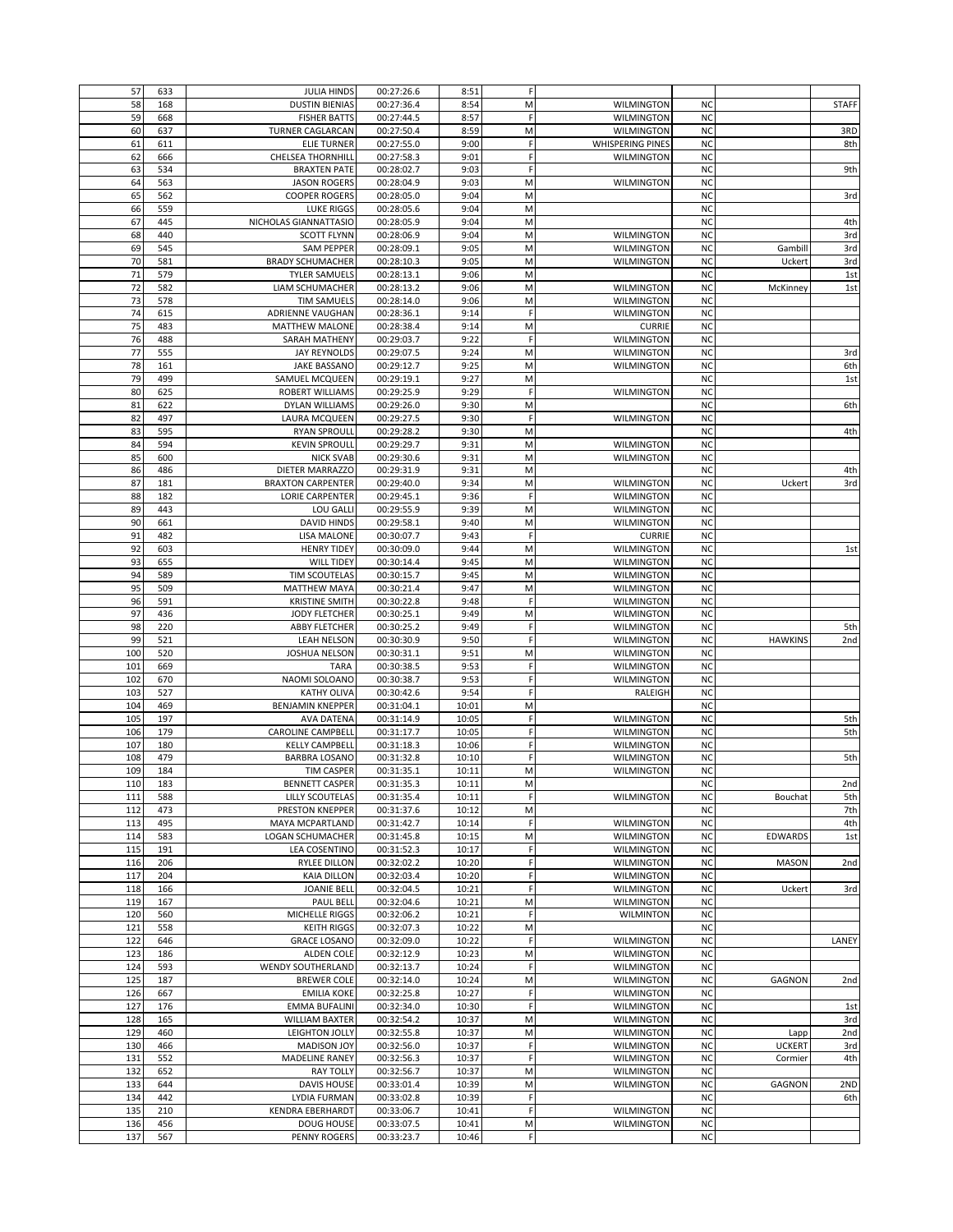| 138        |            |                                       |                          |                |        |                             |                 |                   |                 |
|------------|------------|---------------------------------------|--------------------------|----------------|--------|-----------------------------|-----------------|-------------------|-----------------|
|            | 156        | <b>AUTUMN ASH</b>                     | 00:33:25.1               | 10:47          | F      | <b>WILMINGTON</b>           | <b>NC</b>       |                   | 6th             |
| 139        | 619        | <b>SHERRY WANNER</b>                  | 00:33:27.9               | 10:47          | F      | CARY                        | <b>NC</b>       |                   |                 |
| 140        | 216        | <b>MARTHA FERRELI</b>                 | 00:33:39.3               | 10:51          | F      |                             | <b>NC</b>       |                   | 5th             |
|            |            |                                       |                          |                |        |                             |                 |                   |                 |
| 141        | 529        | <b>EMMA PACE</b>                      | 00:33:50.0               | 10:55          | F      |                             | <b>NC</b>       |                   | 8th             |
| 142        | 532        | <b>SERENA PACE</b>                    | 00:33:56.9               | 10:57          | F      | WILMINGTON                  | <b>NC</b>       |                   |                 |
|            |            |                                       |                          |                |        |                             |                 |                   |                 |
| 143        | 654        | ZAIDA MARQUIS                         | 00:34:13.2               | 11:02          | M      | <b>WILMINGTON</b>           | <b>NC</b>       |                   |                 |
| 144        | 517        | <b>HEATHER MUSSELWHITE</b>            | 00:34:14.5               | 11:03          | F      | <b>WILMINGTON</b>           | <b>NC</b>       |                   |                 |
| 145        | 551        | <b>JACK RANEY</b>                     | 00:34:29.0               | 11:07          | M      | WILMINGTON                  | <b>NC</b>       | Casteen           | 2 <sub>nd</sub> |
|            |            |                                       |                          |                |        |                             |                 |                   |                 |
| 146        | 553        | MICHAEL RANEY                         | 00:34:29.4               | 11:07          | M      | <b>WILMINGTON</b>           | <b>NC</b>       |                   |                 |
| 147        | 643        | PATRICIA WILLIAMS                     | 00:34:35.8               | 11:09          | F      | <b>WILMINGTON</b>           | <b>NC</b>       |                   |                 |
|            |            |                                       |                          |                |        |                             |                 |                   |                 |
| 148        | 447        | <b>BLANCA GOMEZ</b>                   | 00:34:37.4               | 11:10          | F      | <b>WILMINGTON</b>           | <b>NC</b>       |                   |                 |
| 149        | 549        | <b>ELIZABETH POPKEY</b>               | 00:34:38.1               | 11:10          | F      | <b>WILMINGTON</b>           | <b>NC</b>       |                   |                 |
|            |            |                                       |                          |                |        |                             |                 |                   |                 |
| 150        | 508        | <b>KELLI MINNECI</b>                  | 00:34:42.7               | 11:12          | F      | <b>WILMINGTON</b>           | <b>NC</b>       |                   |                 |
| 151        | 601        | <b>PAIGE SVAB</b>                     | 00:34:50.1               | 11:14          | F      |                             | <b>NC</b>       |                   | 5th             |
|            |            |                                       |                          |                |        |                             |                 |                   |                 |
| 152        | 546        | <b>HANNAH PICKENS</b>                 | 00:34:52.5               | 11:15          | F      | WILMINGTON                  | <b>NC</b>       |                   | 5th             |
| 153        | 154        | <b>ROBIN ALLEN</b>                    | 00:35:03.3               | 11:18          | F      | <b>WILMINGTON</b>           | <b>NC</b>       |                   |                 |
|            |            |                                       |                          |                |        |                             |                 |                   |                 |
| 154        | 152        | <b>ADAM ALBRIGHT</b>                  | 00:35:04.4               | 11:19          | M      | WILMINGTON                  | <b>NC</b>       |                   |                 |
| 155        | 538        | <b>REILLY PATE</b>                    | 00:35:06.7               | 11:19          | F      |                             | <b>NC</b>       |                   | 6th             |
|            |            |                                       |                          |                |        |                             |                 |                   |                 |
| 156        | 537        | <b>MICHAEL PATE</b>                   | 00:35:08.2               | 11:20          | M      | <b>WILMINGTON</b>           | <b>NC</b>       |                   |                 |
| 157        | 218        | <b>OLIVIA FINCH</b>                   | 00:35:17.9               | 11:23          | F      |                             | <b>NC</b>       |                   | 4th             |
|            |            |                                       |                          |                |        |                             |                 |                   |                 |
| 158        | 502        | <b>BRODE MILLER</b>                   | 00:35:18.8               | 11:23          | M      | <b>WILMINGTON</b>           | <b>NC</b>       | <b>BALCOME</b>    | 3rd             |
| 159        | 503        | LISA MILLER                           | 00:35:24.9               | 11:25          | F      | <b>WILMINGTON</b>           | <b>NC</b>       |                   |                 |
| 160        | 494        | LISA MCPARTLAND                       | 00:35:49.4               | 11:33          | F      | <b>WILMINGTON</b>           | <b>NC</b>       |                   |                 |
|            |            |                                       |                          |                |        |                             |                 |                   |                 |
| 161        | 493        | <b>EMMA MCPARTLAND</b>                | 00:35:49.9               | 11:33          | F      | <b>WILMINGTON</b>           | <b>NC</b>       |                   | 2nd             |
| 162        | 172        | AVA BROADWELL                         | 00:35:50.7               | 11:34          | F      |                             | <b>NC</b>       |                   | 3rd             |
|            |            |                                       |                          |                |        |                             |                 |                   |                 |
| 163        | 173        | JENNIFER BROADWELL                    | 00:35:50.9               | 11:34          | F      | <b>WILMINGTON</b>           | <b>NC</b>       |                   |                 |
| 164        | 614        | <b>ZAC TURNER</b>                     | 00:35:53.9               | 11:35          | M      | CANTON                      | GA              |                   | 9th             |
|            |            |                                       |                          |                |        |                             |                 |                   |                 |
| 165        | 543        | MIRANDA PELLICIE                      | 00:35:56.5               | 11:35          | F      |                             | <b>NC</b>       |                   | 2nd             |
| 166        | 198        | <b>CHRISTIEN DATENA</b>               | 00:36:02.7               | 11:37          | M      |                             | <b>NC</b>       |                   | 3rd             |
|            |            |                                       |                          |                |        |                             |                 |                   |                 |
| 167        | 547        | <b>TYLER PICKENS</b>                  | 00:36:13.3               | 11:41          | M      |                             | <b>NC</b>       |                   | 3rd             |
| 168        | 556        | LOU REYNOLDS                          | 00:36:18.3               | 11:43          | F      | <b>WILMINGTON</b>           | <b>NC</b>       |                   |                 |
|            |            |                                       |                          |                |        |                             |                 |                   |                 |
| 169        | 452        | VICTORIA HOLTBERG                     | 00:36:34.3               | 11:48          | F      | <b>WILMINGTON</b>           | <b>NC</b>       | Gallagher         | 5th             |
| 170        | 465        | <b>KATHRYN JOY</b>                    | 00:36:41.4               | 11:50          | F      | <b>WILMINGTON</b>           | <b>NC</b>       | <b>EDWARDS</b>    | 1st             |
|            |            |                                       |                          |                |        |                             |                 |                   |                 |
| 171        | 616        | <b>GATES VAUGHAN</b>                  | 00:36:44.9               | 11:51          | M      |                             | <b>NC</b>       |                   | 2nd             |
| 172        | 215        | <b>HENRY FERRELI</b>                  | 00:36:50.4               | 11:53          | M      |                             | <b>NC</b>       |                   | 7th             |
|            |            |                                       |                          |                |        |                             |                 |                   |                 |
| 173        | 200        | <b>CORBIN DEMOLINA</b>                | 00:36:54.1               | 11:54          | M      | <b>WILMINGTON</b>           | <b>NC</b>       | Mason             | 2nd             |
| 174        | 199        | MELISSA DEAL                          | 00:36:55.2               | 11:55          | F      | WILMINGTON                  | <b>NC</b>       |                   |                 |
|            |            |                                       |                          |                |        |                             |                 |                   |                 |
| 175        | 463        | <b>ERIN JOY</b>                       | 00:36:55.4               | 11:55          | F      | <b>WILMINGTON</b>           | <b>NC</b>       |                   |                 |
| 176        | 640        | <b>LAUREN WOOD</b>                    | 00:37:11.1               | 11:59          | F      | <b>WILMINGTON</b>           | <b>NC</b>       | <b>WIGGS</b>      | 3               |
|            |            |                                       |                          |                |        |                             |                 |                   |                 |
| 177        | 639        | DIANNA WOOD                           | 00:37:13.1               | 12:00          | F      | WILMINGTON                  | <b>NC</b>       |                   |                 |
| 178        | 519        | <b>TYLER NECE</b>                     | 00:37:15.5               | 12:01          | M      | <b>WILMINGTON</b>           | <b>NC</b>       | Penneger/Harkness | 4th             |
|            |            |                                       |                          |                |        |                             |                 |                   |                 |
| 179        | 585        | SARAH SCHUMACHER                      | 00:37:15.7               | 12:01          | F      | <b>WILMINGTON</b>           | <b>NC</b>       |                   |                 |
| 180        | 584        | RYAN SCHUMACHER                       | 00:37:21.1               | 12:03          | M      | <b>WILMINGTON</b>           | <b>NC</b>       |                   |                 |
|            |            |                                       |                          |                |        |                             |                 |                   |                 |
| 181        | 629        |                                       |                          |                |        |                             |                 |                   |                 |
|            |            | <b>MAISY YOPF</b>                     | 00:37:25.3               | 12:04          | F      |                             | <b>NC</b>       |                   | 5th             |
|            | 157        |                                       |                          |                | F      |                             | <b>NC</b>       |                   |                 |
| 182        |            | <b>CAROLINE BALDERSON</b>             | 00:37:26.9               | 12:05          |        | WILMINGTON                  |                 |                   |                 |
| 183        | 665        | <b>SKYLAR FOSTER</b>                  | 00:37:29.2               | 12:05          | F      | <b>WILMINGTON</b>           | <b>NC</b>       |                   |                 |
| 184        | 196        |                                       |                          |                | F      |                             | <b>NC</b>       |                   |                 |
|            |            | TIA CUNNINGHAM                        | 00:37:29.5               | 12:05          |        | WILMINGTON                  |                 |                   |                 |
| 185        | 211        | NATHAN EBERHARDT                      | 00:37:32.0               | 12:06          | M      |                             | <b>NC</b>       |                   | 4th             |
| 186        | 439        | <b>KATHERINE FLYNN</b>                | 00:37:32.7               |                | F      |                             | <b>NC</b>       |                   | 10th            |
|            |            |                                       |                          | 12:06          |        |                             |                 |                   |                 |
| 187        | 664        | <b>ETHAN FOSTER</b>                   | 00:37:33.2               | 12:07          | M      | WILMINGTON                  | <b>NC</b>       |                   |                 |
| 188        | 498        | <b>LIZA MCQUEEN</b>                   | 00:37:37.3               | 12:08          | F      |                             | <b>NC</b>       |                   | 3rd             |
|            |            |                                       |                          |                |        |                             |                 |                   |                 |
| 189        | 189        | <b>SUSAN COLE</b>                     | 00:37:39.0               | 12:09          | F      | <b>WILMINGTON</b>           | <b>NC</b>       |                   |                 |
| 190        | 188        | PEYTON COLE                           | 00:37:41.7               | 12:09          | M      | WILMINGTON                  | <b>NC</b>       | MASON             | 2nd             |
|            |            |                                       |                          |                |        |                             |                 |                   |                 |
| 191        | 203        | RICK DEMOLINA                         | 00:37:42.4               | 12:10          | M      | WILMINGTON                  | <b>NC</b>       |                   |                 |
| 192        | 635        | <b>KATIE MATHEWS</b>                  | 00:37:43.8               | 12:10          | F      | <b>WILMINGTON</b>           | <b>NC</b>       |                   |                 |
|            |            |                                       |                          |                |        |                             |                 |                   |                 |
| 193        | 628        | <b>ED YOPP</b>                        | 00:37:44.0               | 12:10          | M      |                             | <b>NC</b>       |                   |                 |
| 194        | 496        | <b>CLARK MCQUEEN</b>                  | 00:37:45.5               | 12:11          | M      |                             | <b>NC</b>       |                   |                 |
| 195        | 613        | <b>TROY TURNER</b>                    | 00:38:02.6               | 12:16          | M      | CANTON                      | GA              |                   | 2nd             |
|            |            |                                       |                          |                |        |                             |                 |                   |                 |
| 196        | 467        | <b>JUDY KIERNAN</b>                   | 00:38:13.5               | 12:20          | F      | <b>WILMINGTON</b>           | <b>NC</b>       |                   |                 |
| 197        | 214        | <b>CLIF FERRELL</b>                   | 00:38:28.3               | 12:25          | M      | <b>WILMINGTON</b>           | <b>NC</b>       |                   |                 |
|            |            |                                       |                          |                |        |                             |                 |                   |                 |
| 198        | 217        | <b>SUSAN FERRELL</b>                  | 00:38:28.4               | 12:25          | F      | <b>STAFF</b>                | <b>NC</b>       |                   |                 |
| 199        | 202        | MEGAN DEMOLINA                        | 00:38:39.6               | 12:28          | F      | WILMINGTON                  | <b>NC</b>       |                   |                 |
|            |            |                                       |                          |                |        |                             |                 |                   |                 |
| 200        | 580        | <b>EVA SCHMOLESKY</b>                 | 00:38:41.2               | 12:29          | F      | WILMINGTON                  | <b>NC</b>       |                   | 3rd             |
| 201        | 648        | <b>SHELLI BROWN</b>                   | 00:39:16.4               | 12:40          | F      | <b>WILMINGTON</b>           | <b>NC</b>       |                   |                 |
|            |            |                                       |                          |                |        |                             |                 |                   |                 |
| 202        | 524        | <b>RICK NEUHERZ</b>                   | 00:39:20.0               | 12:41          | M      |                             | <b>NC</b>       |                   |                 |
| 203        | 649        | <b>BROOKS FORD</b>                    | 00:39:20.7               | 12:41          | M      | <b>WILMINGTON</b>           | <b>NC</b>       |                   |                 |
| 204        | 650        |                                       |                          |                | M      | <b>WILMINGTON</b>           | <b>NC</b>       |                   |                 |
|            |            | <b>TIMOTHY FORD</b>                   | 00:39:21.6               | 12:42          |        |                             |                 |                   |                 |
| 205        | 523        | RACHEL NEUHERZ                        | 00:39:22.7               | 12:42          | F      |                             | <b>NC</b>       |                   | 7th             |
| 206        |            | <b>ANDREA PAYNE</b>                   | 00:39:38.4               |                | F      | <b>WILMINGTON</b>           | <b>NC</b>       |                   |                 |
|            | 539        |                                       |                          | 12:47          |        |                             |                 |                   |                 |
| 207        | 170        | <b>HAYDEN BOYSEN</b>                  | 00:39:43.1               | 12:49          | M      | <b>WILMINGTON</b>           | <b>NC</b>       |                   |                 |
| 208        | 599        | <b>ERICA SVAB</b>                     | 00:39:44.5               | 12:49          | F      |                             | <b>NC</b>       |                   |                 |
|            |            |                                       |                          |                |        |                             |                 |                   |                 |
| 209        | 602        | <b>RIVER SVAB</b>                     | 00:39:44.6               | 12:49          | M      |                             | <b>NC</b>       |                   | 1st             |
|            |            |                                       |                          |                | M      |                             | <b>NC</b>       |                   |                 |
| 210        | 171        | THANE BOYSEN                          | 00:39:45.0               | 12:49          |        | <b>WILMINGTON</b>           |                 |                   |                 |
| 211        | 438        | <b>JULIA FLISHER</b>                  | 00:39:59.1               | 12:54          | F      |                             | <b>NC</b>       |                   | К               |
| 212        | 437        | <b>JOHN FLISHER</b>                   | 00:39:59.2               | 12:54          | M      | <b>WILMINGTON</b>           | <b>NC</b>       |                   |                 |
|            |            |                                       |                          |                |        |                             |                 |                   |                 |
| 213        | 194        | WANDA CRADDOCK                        | 00:40:16.4               | 12:59          | F      | <b>WILMINGTON</b>           | <b>NC</b>       |                   |                 |
| 214        | 459        | DARE JOHNSTON                         | 00:40:16.9               | 12:59          | F      | HAMPSTEAD                   | <b>NC</b>       |                   |                 |
|            |            |                                       |                          |                |        |                             |                 |                   |                 |
| 215        | 212        | <b>TODD EBERHARDT</b>                 | 00:40:19.7               | 13:00          | M      |                             | <b>NC</b>       |                   |                 |
| 216        | 653        | <b>HEATHER ANDERSON</b>               | 00:40:37.8               | 13:06          | F      | <b>WILMINGTON</b>           | <b>NC</b>       |                   |                 |
|            |            |                                       |                          |                |        |                             |                 |                   |                 |
| 217<br>218 | 489<br>609 | LAURA' MAULTSBY<br><b>COLT TURNER</b> | 00:41:06.3<br>00:41:25.1 | 13:15<br>13:22 | F<br>M | <b>WILMINGTON</b><br>CANTON | <b>NC</b><br>GA |                   | К               |